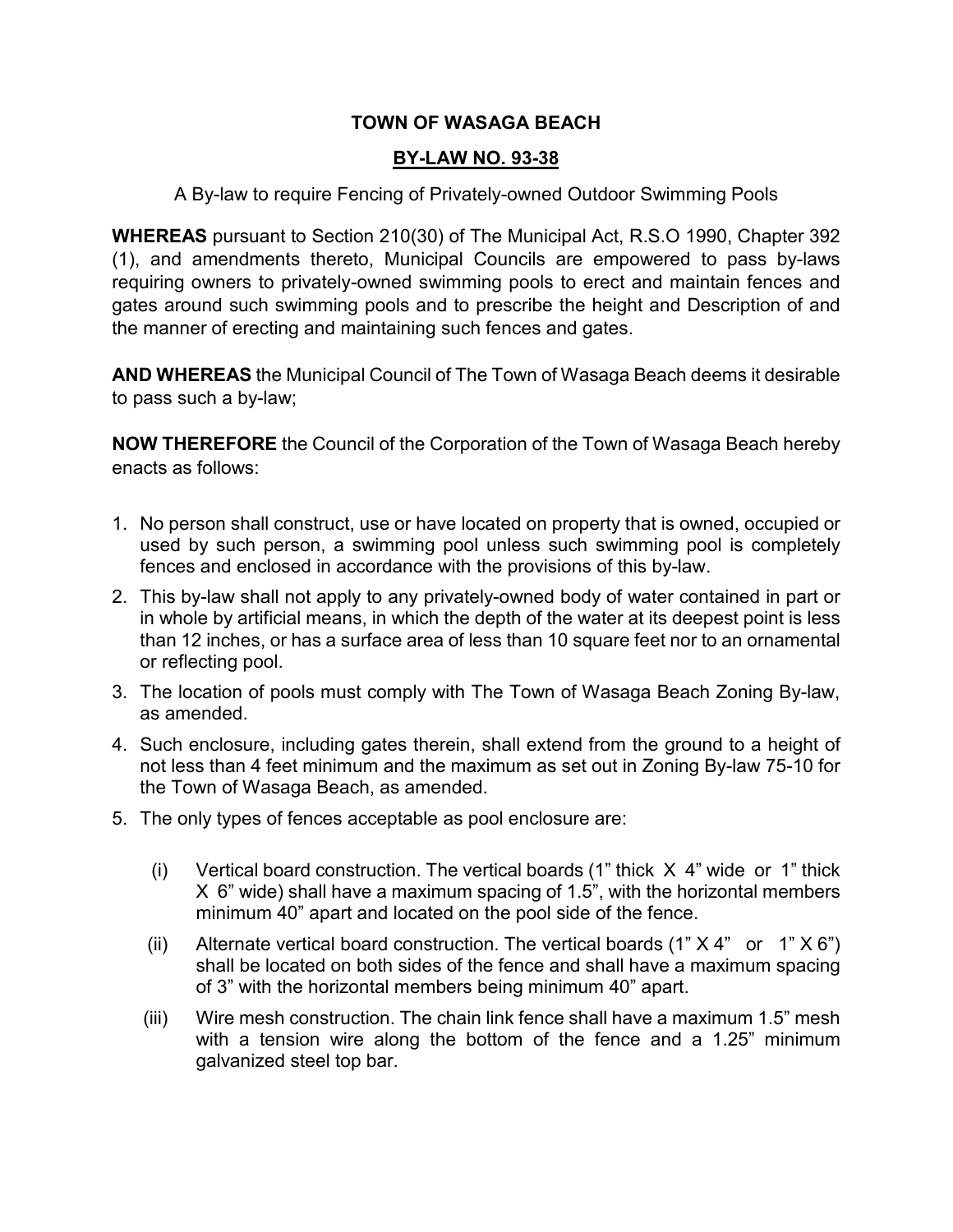- (iv) Vertical metal board. The vertical metal board fence shall be designed and erected in accordance with section 5 (i) and (ii) noted above.
- (v) Vertical metal bar construction. The vertical metal bars shall be a maximum of 4" apart (not withstanding Section 5 of this section in respect to horizontal dimension) with the horizontal members being a minimum of 40" apart.
- (vi) Or fences as approved by the Municipal Council.
- 6. A fence forming part of a pool enclosure shall have no rails or other horizontal or diagonal bracing or attachments on the outside of the fence that may felicitate climbing and no climbable fence or other object shall be within 48" of the outside of any pool enclosure.
- 7. A fence or gate forming part of a pool enclosure shall have no opening with a dimension greater than 3" and the bottom of such fence shall be a maximum 2" above finished grade.
- 8. A fence forming part of a pool enclosure shall include no part consisting of barbed wire or having similar dangerous characteristics and no device for projecting an electric current through the fence.
- 9. The provisions of this by-law requiring the erection of a fence shall not apply if the outside walls of the swimming pool are elevated at least four feet above the grade of the ground abutting such walls and the exterior surface of the walls of the pool are smooth and vertical and each entrance to the pool is protected with gate(s) complying with the requirements of Section 11 and fencing complying with the requirements of this By-law.
- 10.A boundary fence constructed along the owner's property lines which complies with the provisions of this by-law shall be deemed a sufficient fence and the gate(s) providing access comply with Section 11.
- 11.A wall or walls of a building or buildings may form part of such an enclosure provided that all doors affording access to an enclosed swimming pool area, other than doors located in a residential dwelling must comply with the Ontario Building Code.
- 12.Gates:
	- (i) Shall be of construction and height equivalent to that required for the fence;
	- (ii) Shall be supported on substantial hinges;
	- (iii) Shall be equipped with self-closing and self-latching devices placed at the top or on the pool side of the gate(s)
	- (iv) The owner shall ensure that every gate providing access to the pool shall be kept locked at all times when a responsible person is not present and supervising the pool.